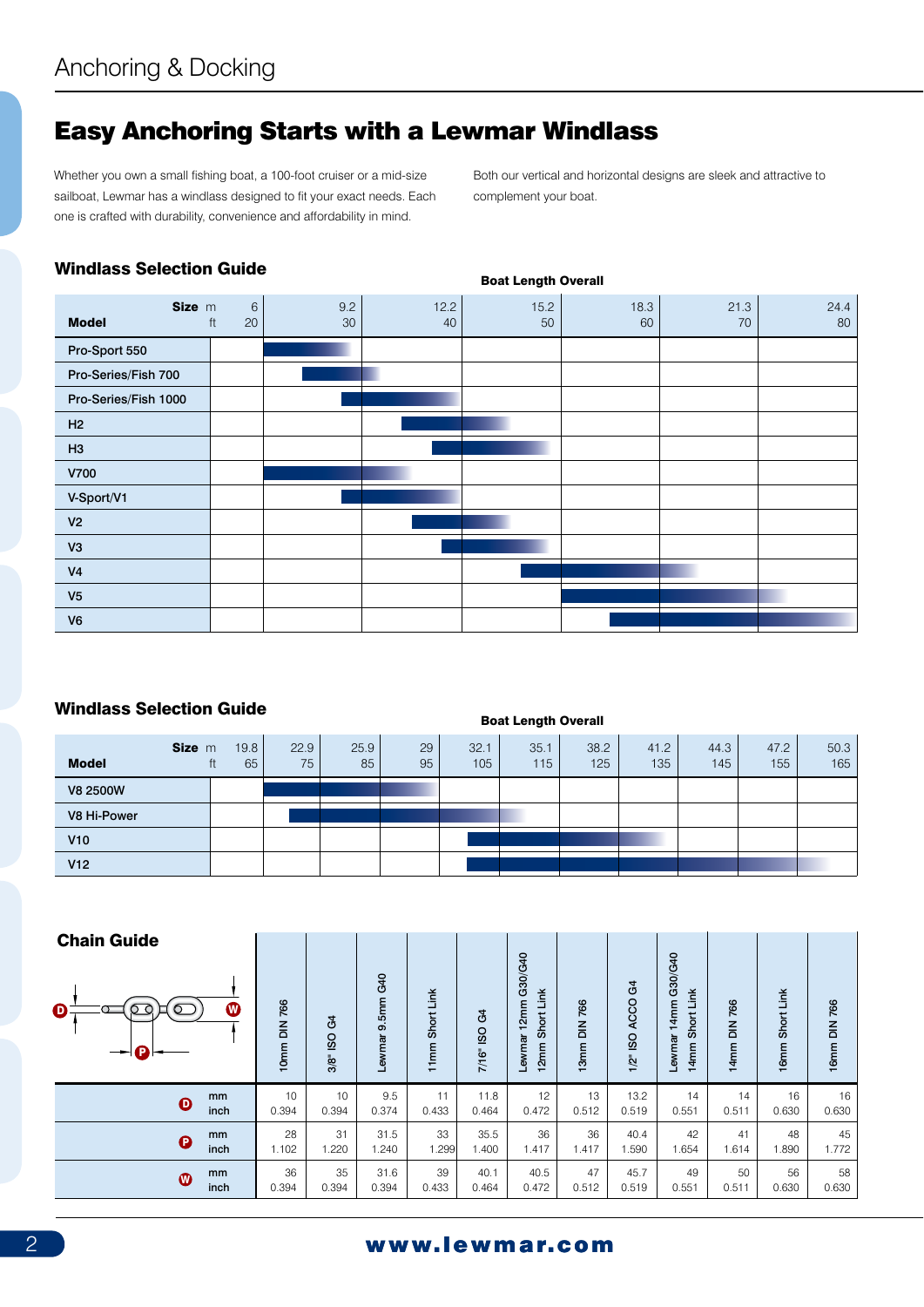## How to choose the right windlass for your boat

## In order to select the correct windlass for your boat, three questions should be answered:

## 1. What size windlass would best suit my boat?

Use our windlass selection chart found on page 2 to determine the general size of windlass to be fitted to your boat by using length and displacement. For example, if you have a 10m (33 ft) boat, typically a 270kg (600 lb) pull windlass would be selected. The rule to crosscheck your windlass selection is to add the total weight of the chain and the weight of the anchor together. Rope is very light and does not affect the actual lifting performance of the windlass, but can be factored in. For safe cruising in all types of conditions and sea areas, Lewmar recommends that you multiply the total weight of your anchor and chain x4 (x2 for V6 to V12).

### 2. How long is the anchor rode I wish to use, and will the windlass put the entire rode into my locker?

Begin by examining the depth of the anchor locker to determine the fall that is available. The fall is the vertical distance between the top of the anchor locker and the top of the anchor rode when the entire rode is completely stored inside. This measurement is important in determining whether your boat will be best suited for a vertical or horizontal windlass. Do not stow the rode inside the anchor locker; gravity stows the rode. Y

This number should be less than the maximum pull of the windlass you have selected. Should your findings be at or more than the maximum pull, select the next largest windlass. The windlass does not stow the anchor rode in the locker. Gravity stows the rode in the locker. There must be a free and clear area under the hawse pipe for the incoming rode to lie; if not, the rode will jam. Your windlass is a retrieval device; the windlass retrieves the anchor and rode. A windlass is not a high-load-bearing device. When at anchor your rode should be secured to a chain stopper, a cleat or other mooring point on the bow.

You must know how much rode will fit into your locker by gravity. There has to be a free and clear area under the hawse pipe for the incoming rode. Otherwise you will have to comb the rode back, keeping a clear and free space under the hawse pipe while retrieving the anchor.

#### Horizontal Windlass



#### The key features of Horizontal Windlasses are:

- Most of the windlass unit is on the deck
- Easy installation
- Good for boats with small anchor lockers
- Anchor rode enters the gypsy, makes a  $90^\circ$ turn and feeds into the anchor locker
- Minimum fall of 304mm (12") is recommended in order to have enough gravity to pull the rode down into the locker

#### 3. How much pulling power should my windlass have?

Having selected a vertical or horizontal windlass and determined the size required using the chart on page 2, you can cross-check by using the following formula:

**Please note this is an indication only. If in doubt please contact your Lewmar representative.**

#### Vertical Windlass



#### The key features of Vertical Windlasses are:

- More of the unit is hidden below deck
- Suitable for large anchor lockers
- Anchor rode makes a  $180^\circ$  wrap around the gypsy providing more security
- Minimum fall of 406mm (18") is recommended in order to have enough gravity to pull the rode down into the locker



 $x 4*$ 

#### **Pulling power** required by the windlass

\* Working Load:

Designed to allow prelonged anchor laying and retrieving. Use x4 for all horizontal windlass and vertical windlass up to V5.Use x2 for V6 and above.